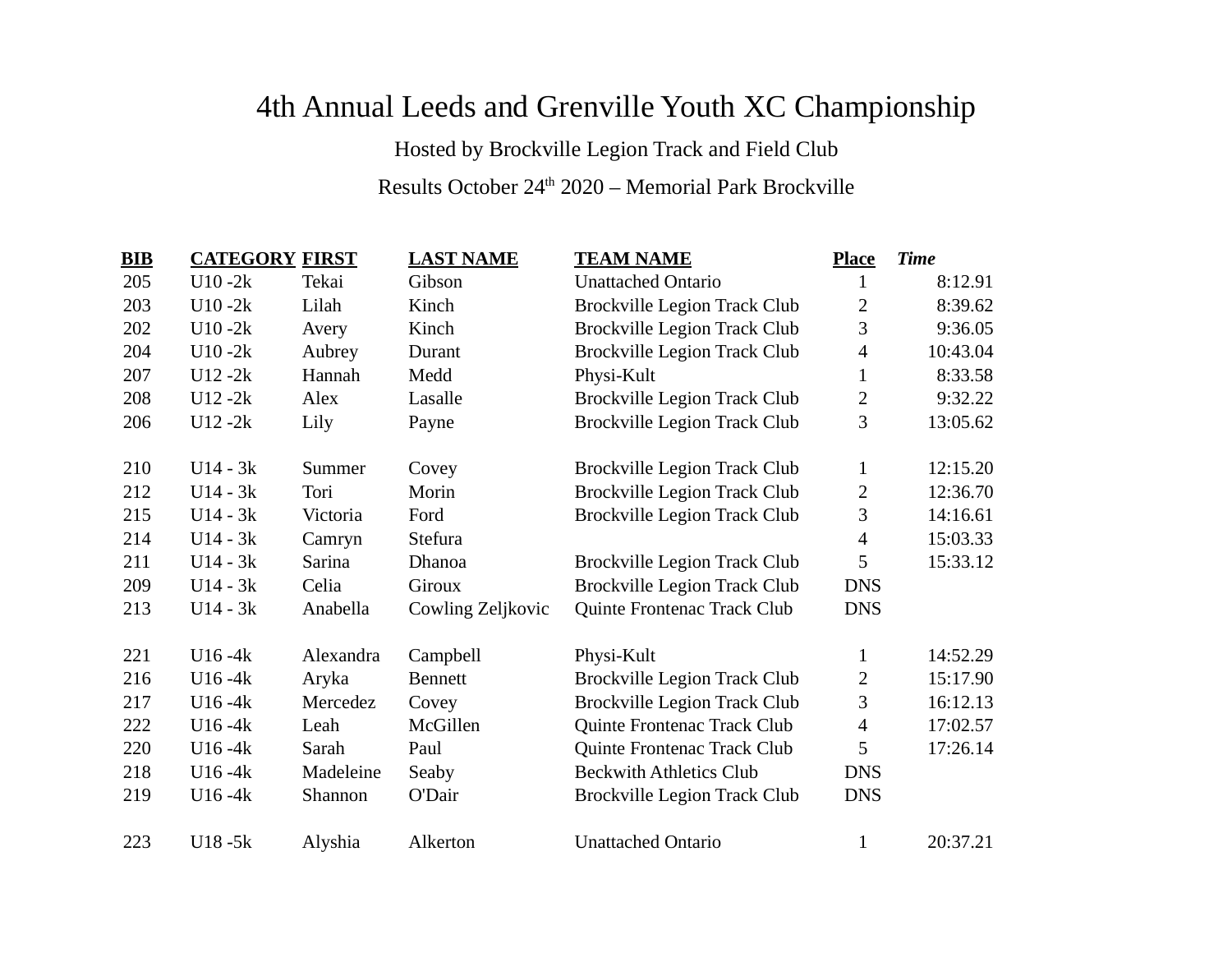| 227 | $U18 - 5k$         | Tieghan       | Wallace       | <b>Brockville Legion Track Club</b> | $\overline{2}$                  | 21:47.45 |
|-----|--------------------|---------------|---------------|-------------------------------------|---------------------------------|----------|
| 272 | U18-5k             | Kylie         | Crawford      | Quinte Frontenac Track Club         | 3                               | 22:16.35 |
| 225 | U18-5k             | Krysia        | Gill          | <b>Brockville Legion Track Club</b> | 4                               | 24:02.00 |
| 224 | U18-5k             | Anna          | Walsh         | Quinte Frontenac Track Club         | 5                               | 24:29.50 |
| 226 | U18-5k             | Kaleigh       | Wallace       | <b>Brockville Legion Track Club</b> | 6                               | 25:16.94 |
| 228 | U18-5k             | Trinity       | Young         | <b>Brockville Legion Track Club</b> | 7                               | 29:40.32 |
|     | Senior/U20 -       |               |               |                                     |                                 |          |
| 233 | 6k                 | Talman        | Young         | <b>Guelph Elite Track</b>           | $\mathbf{1}$                    | 19:23.20 |
| 232 | Senior/U20 -<br>6k | David         | Gill          | <b>Brockville Legion Track Club</b> | 2                               | 20:10.47 |
|     | Senior/U20 -       |               |               |                                     |                                 |          |
| 229 | 6k<br>Senior/U20 - | Michael       | Mackett       | <b>Unattached Ontario</b>           | 3                               | 22:32.12 |
| 230 | 6k                 | Tanner        | Gibson        | <b>Brockville Legion Track Club</b> | $\overline{4}$                  | 23:32.46 |
|     | Senior/U20 -       |               |               |                                     |                                 |          |
| 231 | 6k                 | Pierre        | Quevillon     | <b>Unattached Ontario</b>           | 5                               | 25:31.14 |
| 237 | $U10 - 2k$         | <b>Max</b>    | McBride       | <b>Brockville Legion Track Club</b> | $\mathbf{1}$                    | 9:55.46  |
| 236 | $U10 - 2k$         | Noah          | Skacel        | <b>Brockville Legion Track Club</b> | $\overline{2}$                  | 10:04.36 |
| 235 | $U10 - 2k$         | Robert        | <b>Sivers</b> | <b>Brockville Legion Track Club</b> | 3                               | 12:01.24 |
| 234 | $U10 - 2k$         | John          | <b>Sivers</b> | <b>Brockville Legion Track Club</b> | $\overline{\mathcal{A}}$        | 12:27.54 |
| 238 | $U12 - 2k$         | Tommy         | Giroux        | <b>Brockville Legion Track Club</b> | $\mathbf{1}$                    | 9:34.23  |
| 240 | $U14 - 3k$         | Rayane        | Link          | <b>Brockville Legion Track Club</b> | $\mathbf{1}$                    | 11:54.57 |
| 242 | $U14 - 3k$         | Peter         | Ford          | <b>Brockville Legion Track Club</b> | 2                               | 13:02.46 |
| 239 | $U14 - 3k$         | Hayden        | Payne         | <b>Brockville Legion Track Club</b> | 3                               | 13:49.15 |
| 241 | $U14 - 3k$         | Jack          | Gregory       | Quinte Frontenac Track Club         | <b>DNS</b><br>$\mathcal{I}_\pm$ |          |
| 262 | $U16 - 4k$         | Noah          | <b>Booth</b>  | Physi-Kult                          | $\mathbf{1}$                    | 12:17.15 |
| 255 | $U16 - 4k$         | Erik          | Unger         | <b>Unattached Ontario</b>           | 2                               | 12:39.65 |
| 252 | $U16 - 4k$         | Kamran        | <b>Brar</b>   | <b>Durham Dragons Athletics</b>     | 3                               | 12:53.52 |
| 250 | $U16 - 4k$         | <b>Travis</b> | Gaffney       | <b>Brockville Legion Track Club</b> | $\overline{\mathcal{A}}$        | 13:17.39 |
| 260 | $U16 - 4k$         | Andrew        | Lupenette     | Quinte Frontenac Track Club         | 5                               | 13:35.62 |
|     |                    |               |               |                                     |                                 |          |